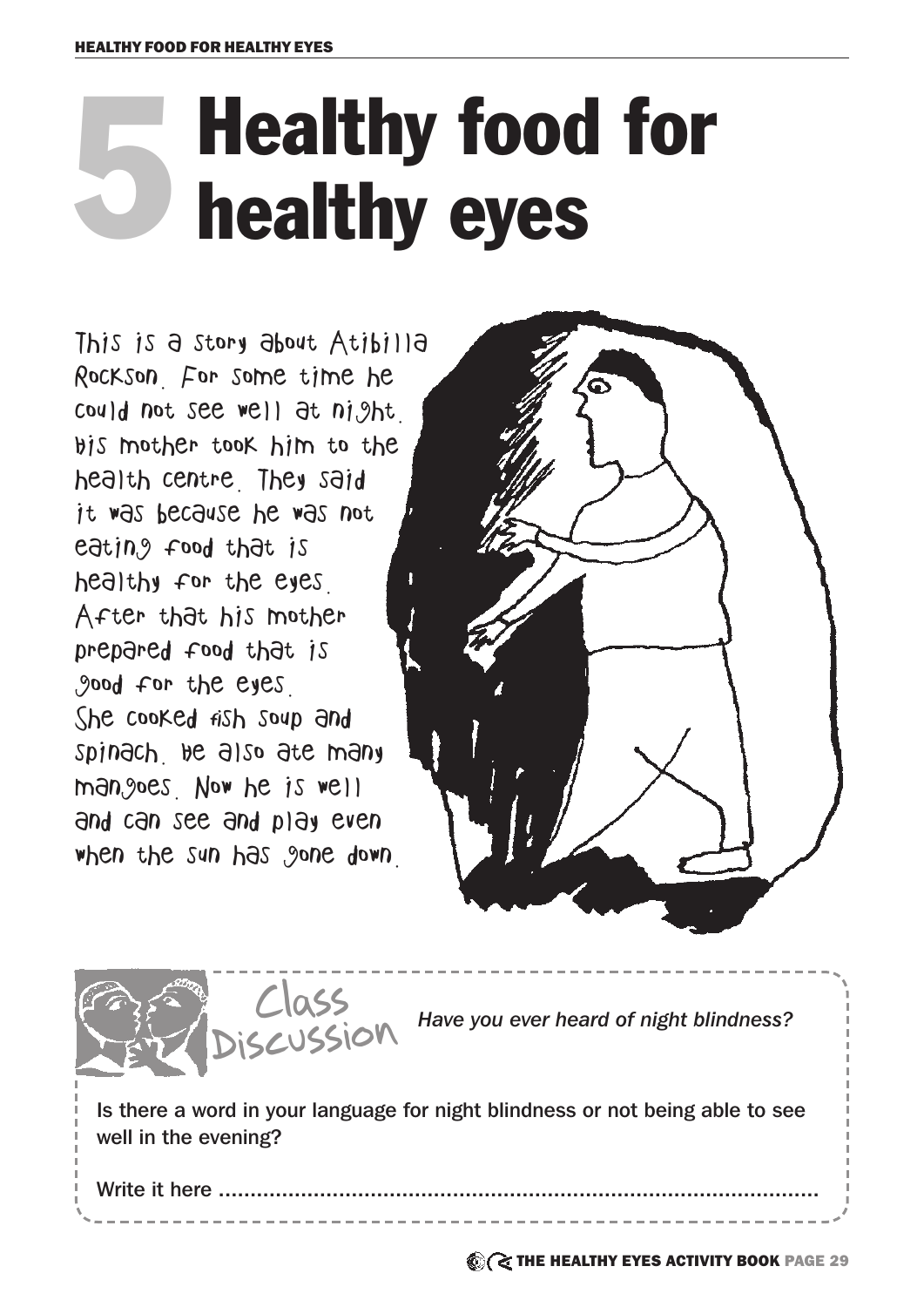## Healthy food for every age



Healthy mothers, healthy babies **Breast milk is best for babies** 



A balanced diet for healthy toddlers Healthy food for growing children







Our elders need healthy food too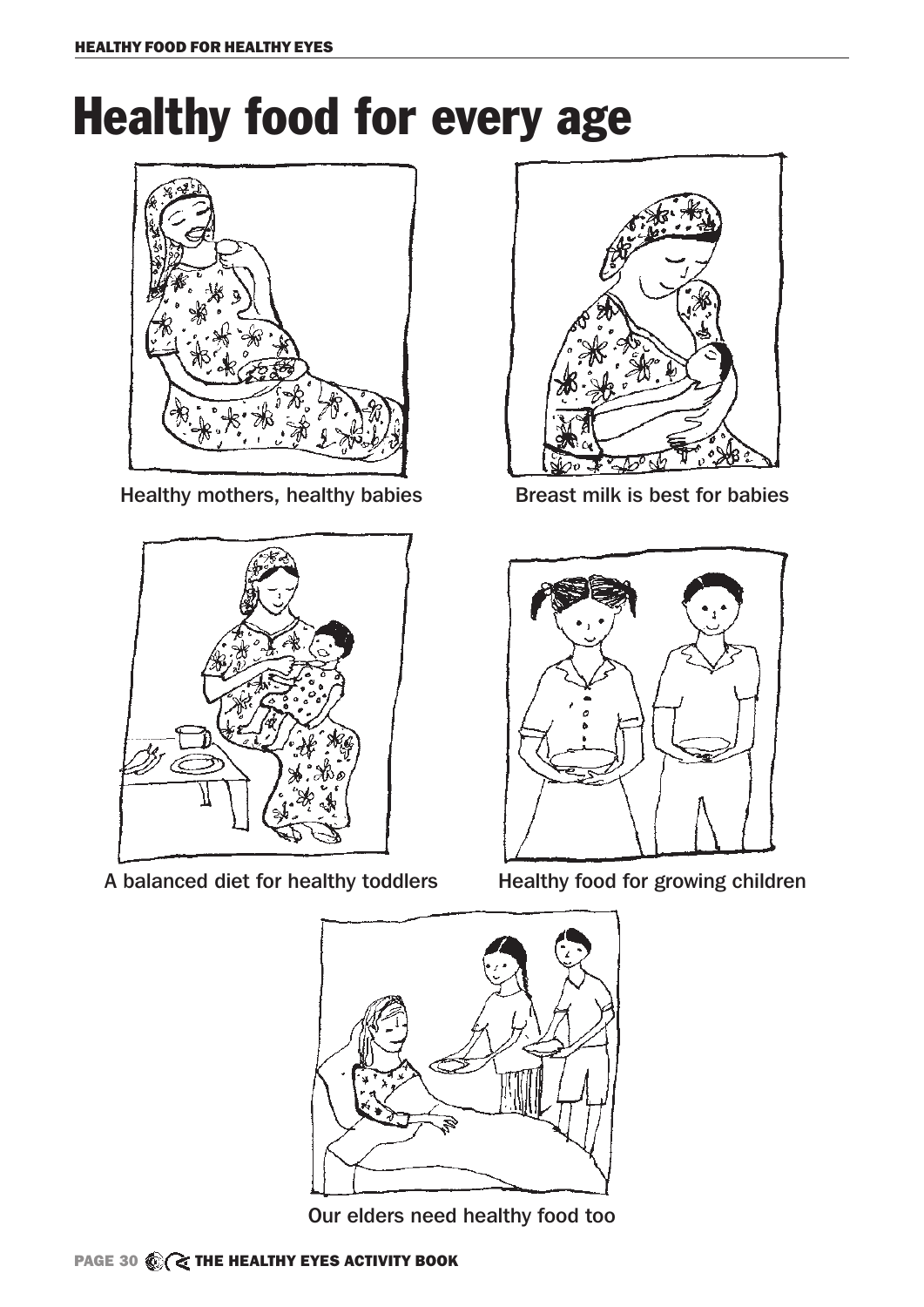Everyday, we should eat a mixture of different types of food to make sure that we get enough of all the important nutrients. Different types of food are:

- staple foods, such as bread, cereals, pasta, rice, wheat flour, maize meal, beans, and dahl
- vegetable and fruits
- milk, yoghurt and cheese
- meats and fish
- oils, fats and sweet things.



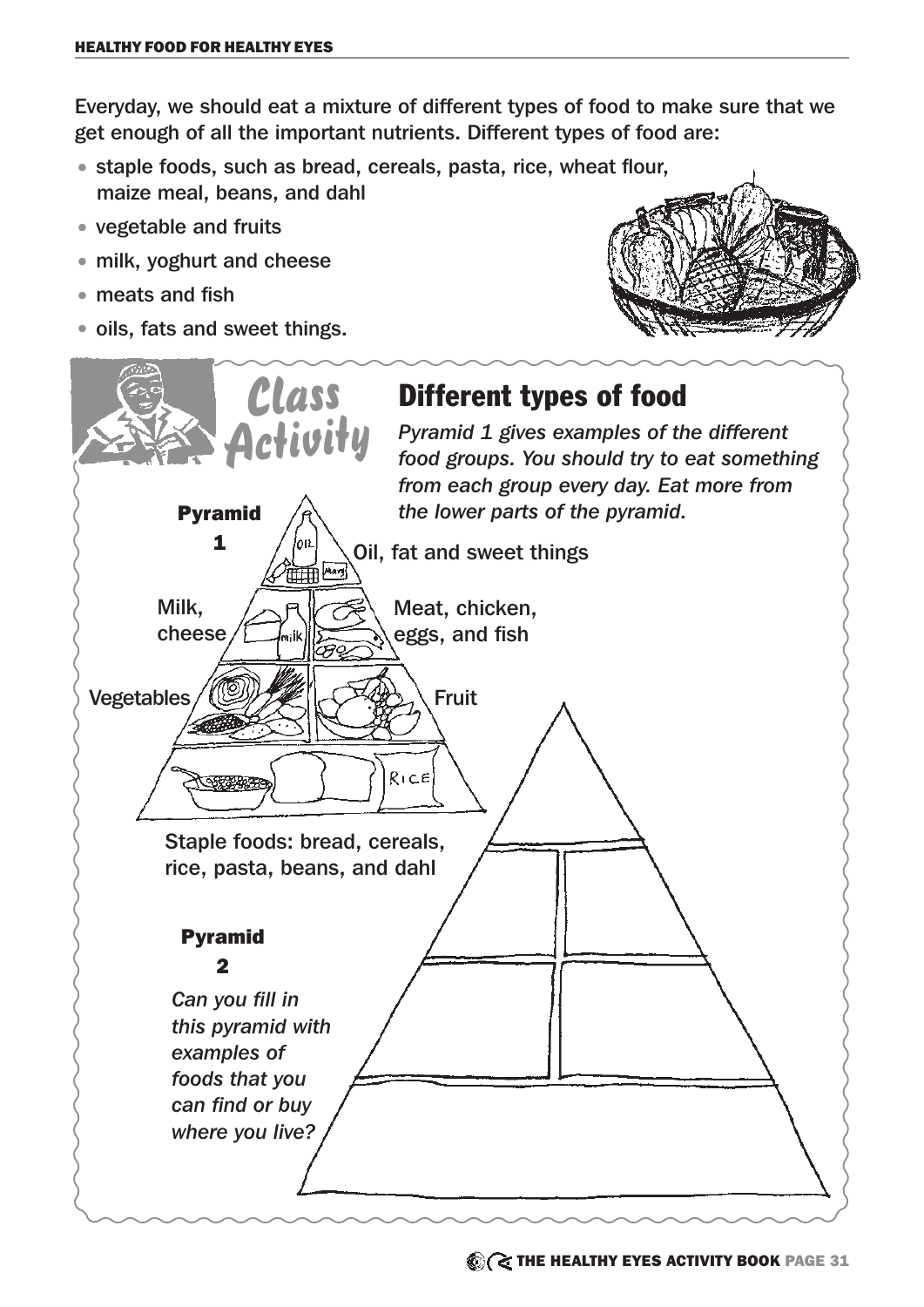## What foods are good for eyes?

Vitamin A helps the body to fight diseases, and it is also important for healthy eyes.

As with other vitamins, there are different forms of vitamin A, retinol and betacarotene. Retinol is readily used by the body and can be found in liver, eggs, and milk. Beta-carotene is commonly found in plants and the body converts it to the active form, retinol. It is found in orange-coloured fruits and vegetables and green leafy vegetables, such as spinach and kale. Cooking vegetables for a short time with some oil helps the body to make retinol.

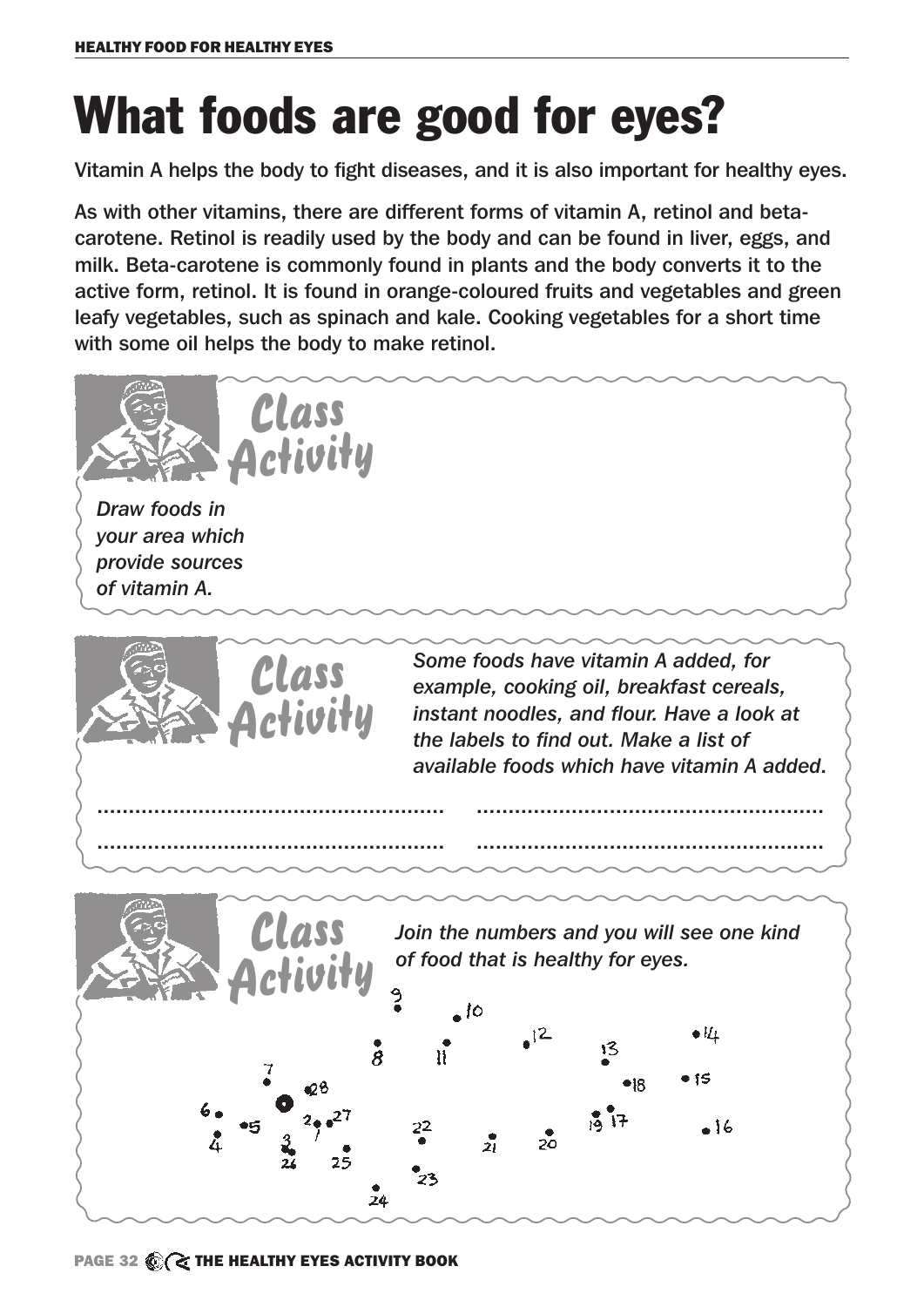|                                                                   |        |                                                                                                     |             |                                   |                  |        |                        |              |                  | <b>Word search</b>                          |              |        |             |             |                  |              |              |                                                                  |
|-------------------------------------------------------------------|--------|-----------------------------------------------------------------------------------------------------|-------------|-----------------------------------|------------------|--------|------------------------|--------------|------------------|---------------------------------------------|--------------|--------|-------------|-------------|------------------|--------------|--------------|------------------------------------------------------------------|
|                                                                   |        | Class<br>Activity<br>Can you find these words? All of these<br>foods provide a source of vitamin A. |             |                                   |                  |        |                        |              |                  |                                             |              |        |             |             |                  |              |              |                                                                  |
| apricot<br>breast milk<br>broccoli<br>butternut squash<br>cabbage |        |                                                                                                     |             | carrot<br>cheese<br>eggs<br>liver | cantaloupe melon |        |                        |              |                  | milk<br>fish<br>orange<br>papaya<br>pumpkin |              |        |             |             |                  |              | tomato       | red palm oil<br>red pepper<br>spinach<br>sweet potato<br>yoghurt |
|                                                                   | Z      | в                                                                                                   | F           | G                                 | G                |        |                        |              | A                | $\mathsf{P}$                                | $\mathsf{R}$ | Ш      | $\mathbf C$ | $\mathbf 0$ | T                | М            | $\mathsf{R}$ |                                                                  |
|                                                                   | F      | A                                                                                                   |             | в                                 |                  | G      | X                      | R            | E                | D                                           | P            | E      | P           | P           | E                | R            | Е            |                                                                  |
|                                                                   | B      | N                                                                                                   | M           | L                                 | Y                | Q      | K                      | H            | P                | 0                                           |              |        | Κ           | W           | S                | B            | D            |                                                                  |
|                                                                   |        |                                                                                                     | $\mathbf 0$ | K                                 | S                | S      | B                      | $\mathsf R$  | $\mathbf 0$      | C                                           | O            |        |             |             | А                | А            | P            |                                                                  |
|                                                                   | B      | $\mathsf R$                                                                                         | E           | A                                 | S                | T      | M                      | I            | L                | Κ                                           | B            | B      |             | U           | Z                | C            | A            |                                                                  |
|                                                                   | C      | A                                                                                                   | N           | т                                 | A                |        | $\mathbf 0$            | U            | P                | F                                           | M            | F      |             | O           | N                |              |              |                                                                  |
|                                                                   | D      | D                                                                                                   | $\mathbf C$ | v                                 | М                | A      | N                      | G            | $\mathbf 0$      | W                                           | U            | P      | F           | E           | Z                |              | М            |                                                                  |
|                                                                   | ۷<br>Q | н<br>O                                                                                              | 0<br>B      | O<br>v                            | P<br>C           | U<br>O | M                      | P<br>M       | K<br>$\mathbf C$ | н                                           | N<br>Е       | G<br>Е | т<br>S      | S<br>Е      | $\mathbf C$<br>R |              |              |                                                                  |
|                                                                   | U      | C                                                                                                   | A           | B                                 | B                | A      | G                      | Е            | N                | Е                                           | Y            | W      | E           |             | $\mathbf 0$      |              |              |                                                                  |
|                                                                   | D      | O                                                                                                   | E           | L                                 | O                | P      | н                      | G            | $\mathbf C$      | R                                           |              |        | N           | C           | $\mathbf C$      | E            | O            |                                                                  |
|                                                                   | S      | w                                                                                                   | Е           | Е                                 | т                | P      | $\mathbf 0$            | т            | A                | т                                           | O            | E      | K           | н           | $\mathbf C$      | $\mathsf{R}$ |              |                                                                  |
|                                                                   | Т      |                                                                                                     | N           | G                                 | Е                | C      | C                      | M            | R                | Y                                           | O            | G      | н           | U           | R                | т            | P            |                                                                  |
|                                                                   | O      |                                                                                                     | M           | G                                 | A                | M      |                        | L            | R                | W                                           | Е            | Е      | G           | н           | O                | O            | R            |                                                                  |
|                                                                   | м      |                                                                                                     |             | S                                 | н                | J      |                        | ı            | O                | Z                                           | X            | E      | Е           | Y           | А                | Q            | Т            |                                                                  |
|                                                                   | А      |                                                                                                     |             |                                   |                  | Р      | O                      |              |                  | в                                           | P            | А      |             |             |                  |              |              |                                                                  |
|                                                                   |        |                                                                                                     | С           | в                                 |                  |        | S                      |              | K                | S                                           | E            |        | O           | N           | м                |              |              |                                                                  |
|                                                                   | O      | S                                                                                                   | P           |                                   | N                | A      | $\mathbf{C}$           | н            | L.               |                                             | A K K        |        | O           | P           |                  | w            | K            |                                                                  |
|                                                                   | Е      | R                                                                                                   | W           | S                                 | W                | E.     | Е                      | Т            | P                | $\mathbf 0$                                 | T            | A      | Т           | $\mathbf 0$ | P                | Е            | J            |                                                                  |
|                                                                   |        | $\mathsf{R}$                                                                                        | D           | P                                 | A                | K      | $\mid \mathsf{F} \mid$ | $\mathbf{1}$ | G                | E                                           | E O          |        | R A         |             | ${\sf N}$        | G            | E            |                                                                  |
|                                                                   | B      | U                                                                                                   | $T$ T       |                                   |                  |        |                        |              |                  | E R N U T S Q U A S H K K                   |              |        |             |             |                  |              |              |                                                                  |



Are there any children or mothers who cannot see well at night? ................. Count how many kitchen gardens there are in your village **...................**... Count how many paw paw trees there are in your village **...................**... Count how many mango trees there are in your village **....................**...... Are there any wild fruits commonly eaten that you think might provide a source of vitamin A? ................... What are they?............................................................................................